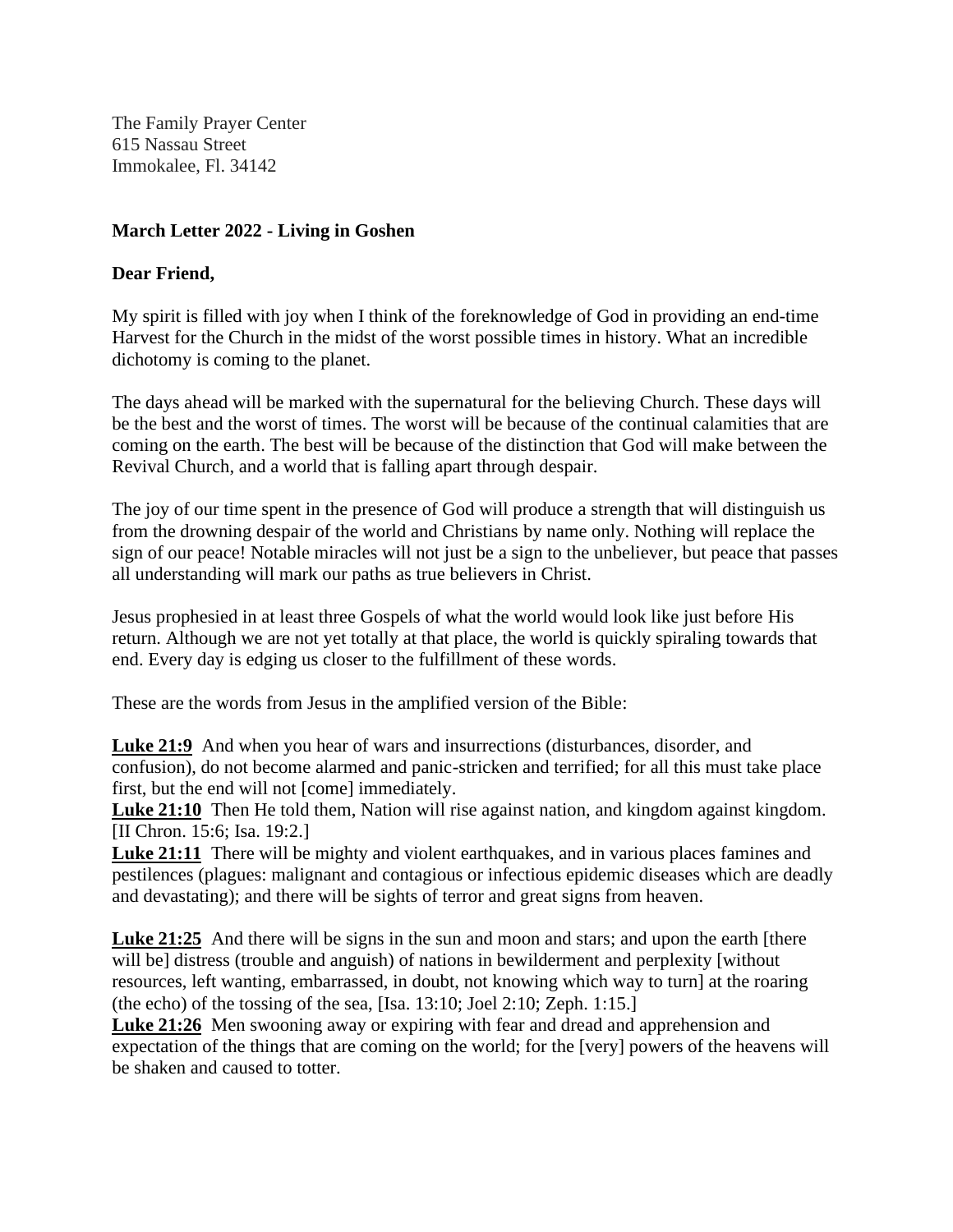Notice that the above verses tell us that a time is coming in which mankind will be so filled with despair that they will not know which way to turn. Jesus said that men will actually die from the fear of the things that are coming on the world.

The world and the lukewarm church will be drowning in despair, but there will be a supernatural peace on those who are spending time with Jesus. The distinction will be absolutely undeniable.

There will be plenty of reasons for the world to be in despair. According to Jesus, there is not just one pandemic scheduled for the planet, but multiple. I remember Pastor Dave Roberson prophesying in essence that there were coming diseases in the last days that modern medicine would not be able to find remedies or cures for. Then, the Church would rise up with supernatural healing to bring about the signs for the great Harvest of the Church.

**Isa 60:1** Arise, shine; for thy light is come, and the glory of the LORD is risen upon thee. **Isa 60:2** For, behold, the darkness shall cover the earth, and gross darkness the people: but the LORD shall arise upon thee, and his glory shall be seen upon thee. **Isa 60:3** And the Gentiles shall come to thy light, and kings to the brightness of thy rising.

Economies will continue to fail and recuperate temporarily. The continual threat of war will be a constant reminder of the days in which we live.

Wars centuries ago could be fought in somewhat obscurity to the rest of the world. Two nations could be at war, and it could have little effect in a nation on another continent. But Jesus knew the despair that war in the modern world would bring on the planet. Today, it is reported that at least nine nations have intercontinental ballistic missiles. There are thousands of these missiles, and many of them can cross the ocean in less than one hour's time to kill millions of people on impact. That is one reason why Jesus said:

**John 14:27** Peace I leave with you, my peace I give unto you: not as the world giveth, give I unto you. Let not your heart be troubled, neither let it be afraid.

One of my all-time favorite stories of God's supernatural hedge of protection and provision is in the example of the old-testament Hebrews living in a district called Goshen inside of Egypt at the time of the ten plagues.

When Joseph settled his family in Egypt, he requested of the Pharaoh that he would give him the province or district of Goshen, an area inside Egypt. 400 years later, during the time when God would deliver Israel from Egyptian slavery, the Hebrews were still living in this same area.

During the time of the ten plagues that God brought on Egypt, there was a continual distinction of provision and protection between Goshen and the rest of Egypt. These are some of those examples:

**– The fourth plague of flies –**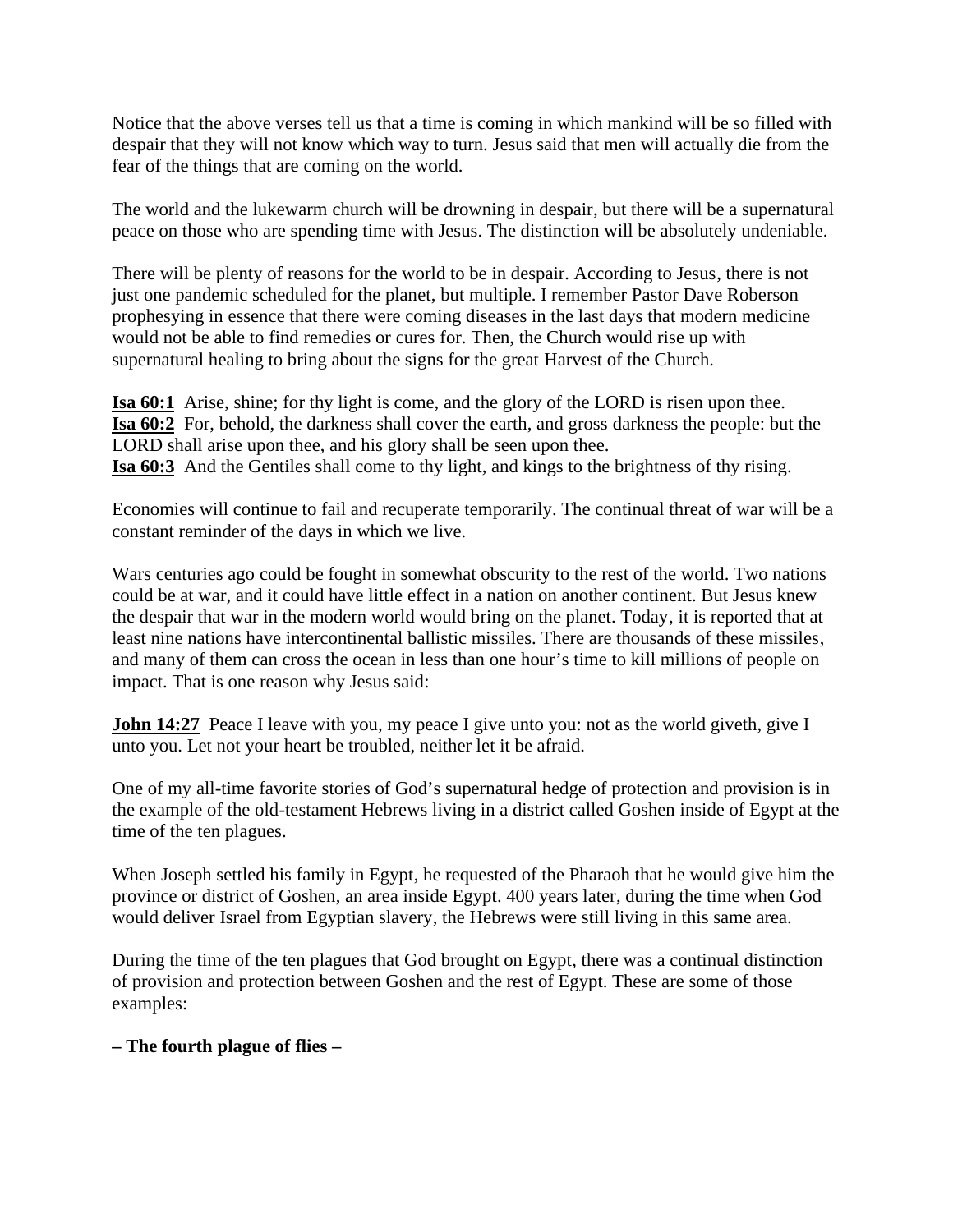**Exo 8:21** Else, if thou wilt not let my people go, behold, I will send swarms *of flies* upon thee, and upon thy servants, and upon thy people, and into thy houses: and the houses of the Egyptians shall be full of swarms *of flies,* and also the ground whereon they *are.*

**Exo 8:22** And I will sever in that day the land of Goshen, in which my people dwell, that no swarms *of flies* shall be there; to the end thou mayest know that I *am* the LORD in the midst of the earth.

**Exo 8:23** And I will put a division between my people and thy people: to morrow shall this sign be.

NO SWARMS OF FLIES EXISTED WHERE THEY LIVED.

# **– The fifth plague of livestock death –**

**Exo 9:3** Behold, the hand of the LORD is upon thy cattle which *is* in the field, upon the horses, upon the asses, upon the camels, upon the oxen, and upon the sheep: *there shall be* a very grievous murrain.

**Exo 9:4** And the LORD shall sever between the cattle of Israel and the cattle of Egypt: and there shall nothing die of all *that is* the children's of Israel.

# NO CATTLE DIED OF ISRAEL.

# **– The seventh plague of the hail storm –**

**Exo 9:25** And the hail smote throughout all the land of Egypt all that *was* in the field, both man and beast; and the hail smote every herb of the field, and brake every tree of the field. **Exo 9:26** Only in the land of Goshen, where the children of Israel *were,* was there no hail.

### NO HAIL OR DESTRUCTION TO THE LAND OF GOSHEN.

### **– The ninth plague of darkness –**

**Exo 10:21** And the LORD said unto Moses, Stretch out thine hand toward heaven, that there may be darkness over the land of Egypt, even darkness *which* may be felt.

**Exo 10:22** And Moses stretched forth his hand toward heaven; and there was a thick darkness in all the land of Egypt three days:

**Exo 10:23** They saw not one another, neither rose any from his place for three days: but all the children of Israel had light in their dwellings.

### THERE WAS LIGHT IN THE DARKNESS FOR GOD'S PEOPLE.

The tenth and final plague was the most notable distinction of all the plagues. The death angel passed throughout Egypt killing all of its first born, but Israel was saved, once again, by the applying of the lamb's blood on the door posts. This of course speaks to us today of the blood of Jesus and salvation through the new nature.